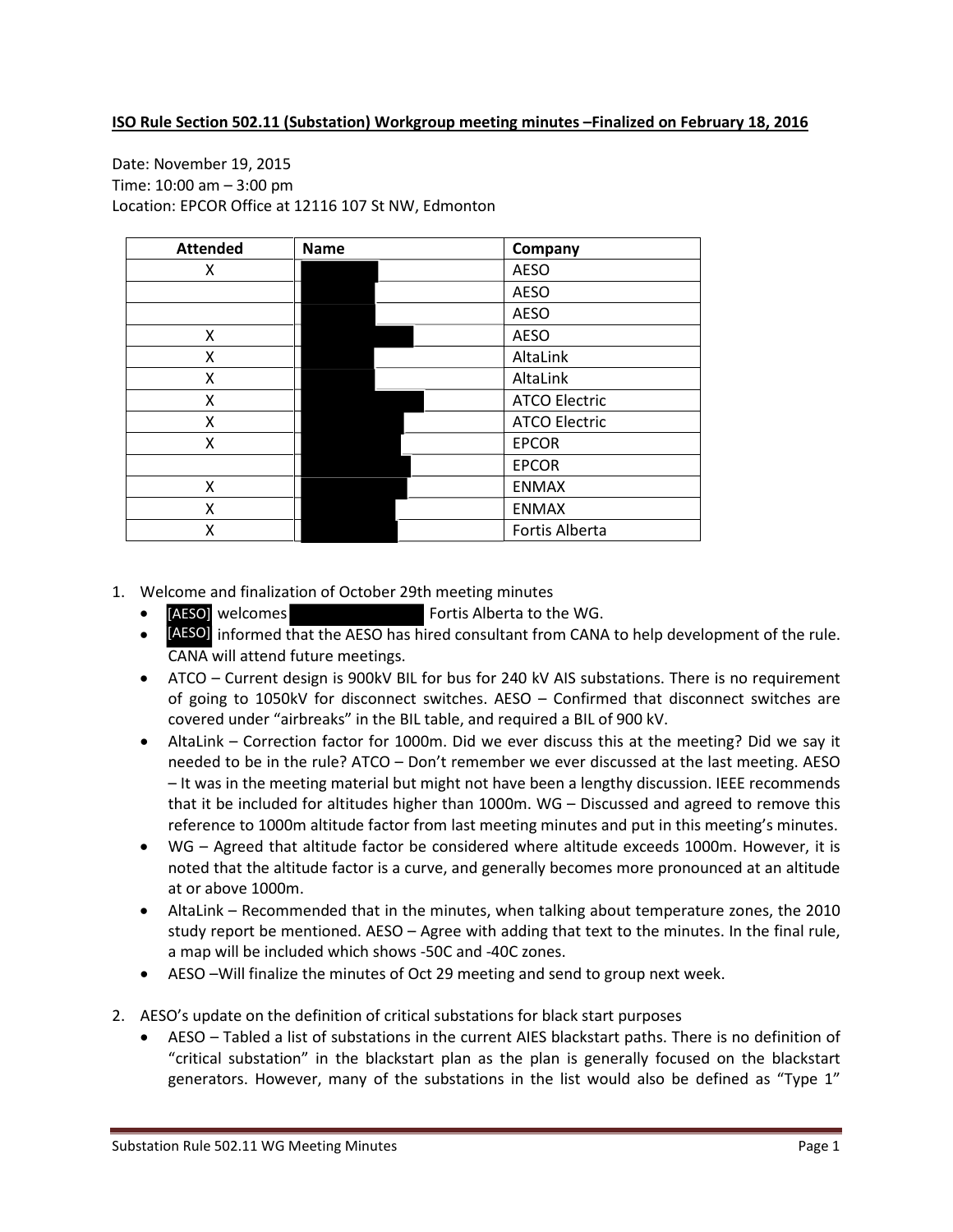substations based on the proposed definition for the 50.11 rule. There seems to be a good match between the "Type 1" definition and the black start plan.

- Considerable discussions were made on the rationality of aligning "Type 1" substations with the substations in a blackstart cranking path. The 502.11 substation rule concerns about normal and emergency operations of the system, while a blackstart plan addresses extreme situations. Furthermore, a blackstart path is subject to change periodically if the contracting generator location is changed, but a "Type 1" substation in the substation rule will likely stay forever.
- WG Agreed that the definition of "Type 1" substation should be separate from the blackstart plan.
- 3. Review of insulation levels for GIS equipment
	- AESO Recommend for GIS substations we should use the following table in the substation rule. These are based on recommendations from the consultant.

| (kV<br>Nominal<br>Voltage      | 138/144 |     | 240/260 |     | 500  |      |
|--------------------------------|---------|-----|---------|-----|------|------|
| rms)                           | BIL     | SIL | BIL     | SIL | BIL  | SIL  |
| switches,<br><b>Disconnect</b> | 750     | N/A | 1050    | 850 | 1550 | 1175 |
| switchgears, CT and PTs        |         |     |         |     |      |      |

- Discussions were made on the necessity of including BIL levels for 25 kV and other MV/LV voltages in the rule. WG agreed that BIL levels for 13.8 kV, 25 kV and 69 kV voltages in a substation should be specified for coordination purposes because these equipment inside a substation fence are also called transmission assets. It was also noted that CIFO values for 25 kV distribution lines were also included in the 502.2 rule. WG members to check on their BIL levels for indoor 25 kV switchgear, being either 125 kV, 150 kV or other values. The AESO will then make recommendations on the minimum BIL values for 13.8, 25, 34.5 and 69 kV systems and present to the group.
- 4. Existing TFO's snow, icing, and wind limits used in substation design
	- ENMAX, ATCO and AltaLink tabled their design parameters on snow, icing and wind limits for substations. The design parameters are generally comparable. However, within AltaLink, there is no single set of parameters, as the substations span a wide geographical areas and temperature zones.
	- AltaLink There is no extra cost to have minimum wind requirement around 160-170 km/h. We do not apply this wind speed for icing. There are 3 categories: max wind, wet snow with wind, and glaze ice with wind.
	- AltaLink We should not need to define the minimum icing, snow and wind speed on the equipment. These parameters should be left with the facility owners to determine.
	- AESO We may need to use the same map as in the 502.2 rule for 502.11 purposes.
	- Every WG member is required to send a summary table outlining the snow, icing and wind speed limits in their substation design to the AESO before the next meeting.
- 5. Discussions on what will be included in the substation rule 502.11

Station power supply & control building - AC system

- AESO Do we need redundancy?
- AltaLink Is there a need for two independent sources? For Type 1, yes, two independent sources that can fully supply the station.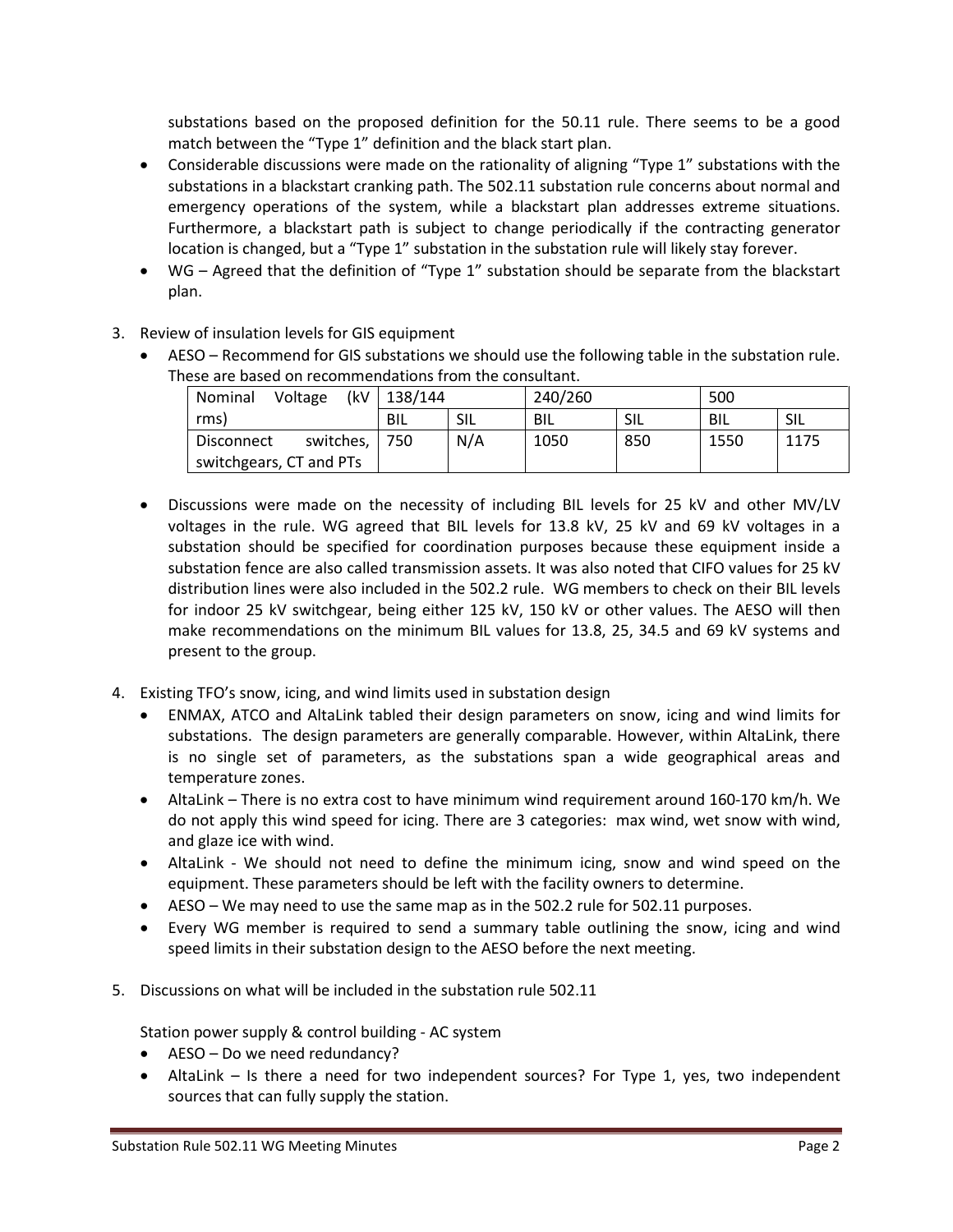- EPCOR For diesel generators, you can't run them without load as it damages the engine. It is not guaranteed that they will work when needed, depending on the maintenance practice.
- AESO Perhaps in the ID we will explain what constitutes "independent sources". For Type 1 we will need redundancy. We can also say if two substations are adjacent to each other, they are encouraged to share the power supply and if they do, the shared power supply can be classified as independent source for each individual substation.
- AESO What kind of AC sources would we allow? Do we allow power PTs?
- AltaLink Why would we need to define it? We don't think it's relevant if they are defined as independent sources.
- AESO If we use tertiary power transformer, do we need any special requirement on grounding?
- ATCO We don't think we want to be so prescriptive.
- AESO Any other things you think are critical that you think we should include in the rule?
- AltaLink On the medium voltage side, do we allow fuses? Protection on the primary side should be required such that it only takes out the transformer, not the bus.
- AESO On 69kV or higher, fuses are generally not allowed.
- AltaLink We are here talking about station service.
- EPCOR In some cases it's practical to put a fuse.
- WG It was agreed that for Type 1 substations, if station power supply is derived directly from the HV bus, protection should be such that it minimizes the impact of outages to the bus.
- WG It was agreed that dual independent AC station power sources will be required for Type 1 substations, unless the AESO specifies otherwise.
- The AESO will need to explain what constitutes "independent sources" in the ID document. Examples will be given in the ID.

Station power supply & control building - DC systems

- Each WG member presented their DC power design requirements. Some members use 4/8 discharge hours for battery, while some use 4/6/8 discharge hours for battery depending on the location and ease of access.
- AltaLink Trip and reclose is our most concern.
- WG had brief discussions on the incremental cost of upgrading battery from 4 hours to 8 hours.
- WG agreed that

For all substations

- o 8 hours discharge time be required for batteries, from loss of AC station service to restoration of service
- o The discharge time and calculation method for loading be as per IEEE definition
- o Clean rectifiers to limit ripple effect be used
- o Battery charger be sized to ensure 24 hours or less charge time
- For Type 1 substations
	- o Two battery banks, each having a discharge time of 4 hours of full load and 8 hours of independent connected load, be installed
	- o An independent charging system for each battery bank be installed
	- o The DC system shall be designed such that common mode failure be avoided
	- o Manual transfer capability be provided between the two battery banks

Station power supply & control building – Control building

• WG agreed that